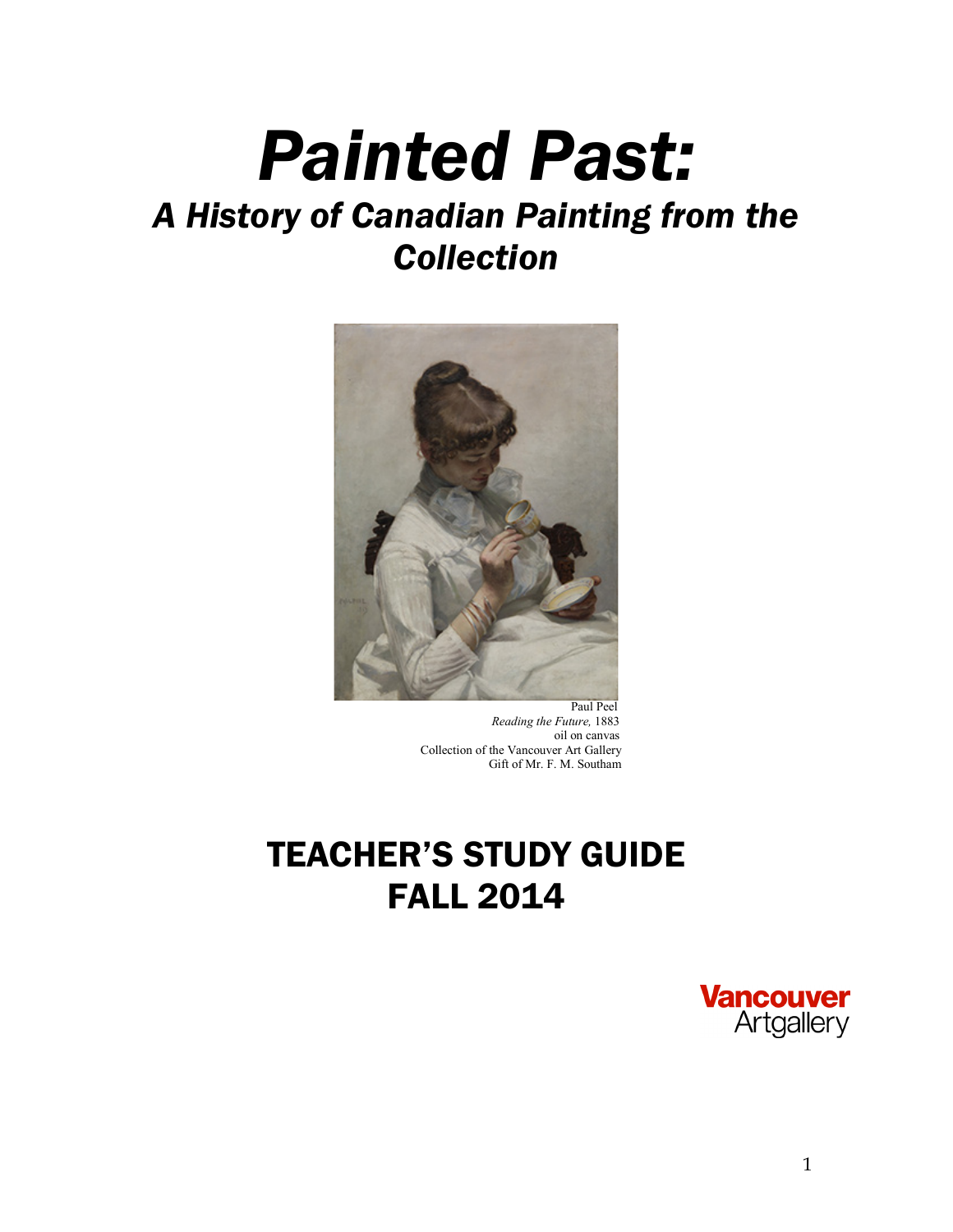## Contents Page

| Pre- and Post-Visit Activities |  |
|--------------------------------|--|
| $\mathbf{1}$                   |  |
|                                |  |
|                                |  |
| 2.                             |  |
| 3.                             |  |
| 4.                             |  |
|                                |  |
|                                |  |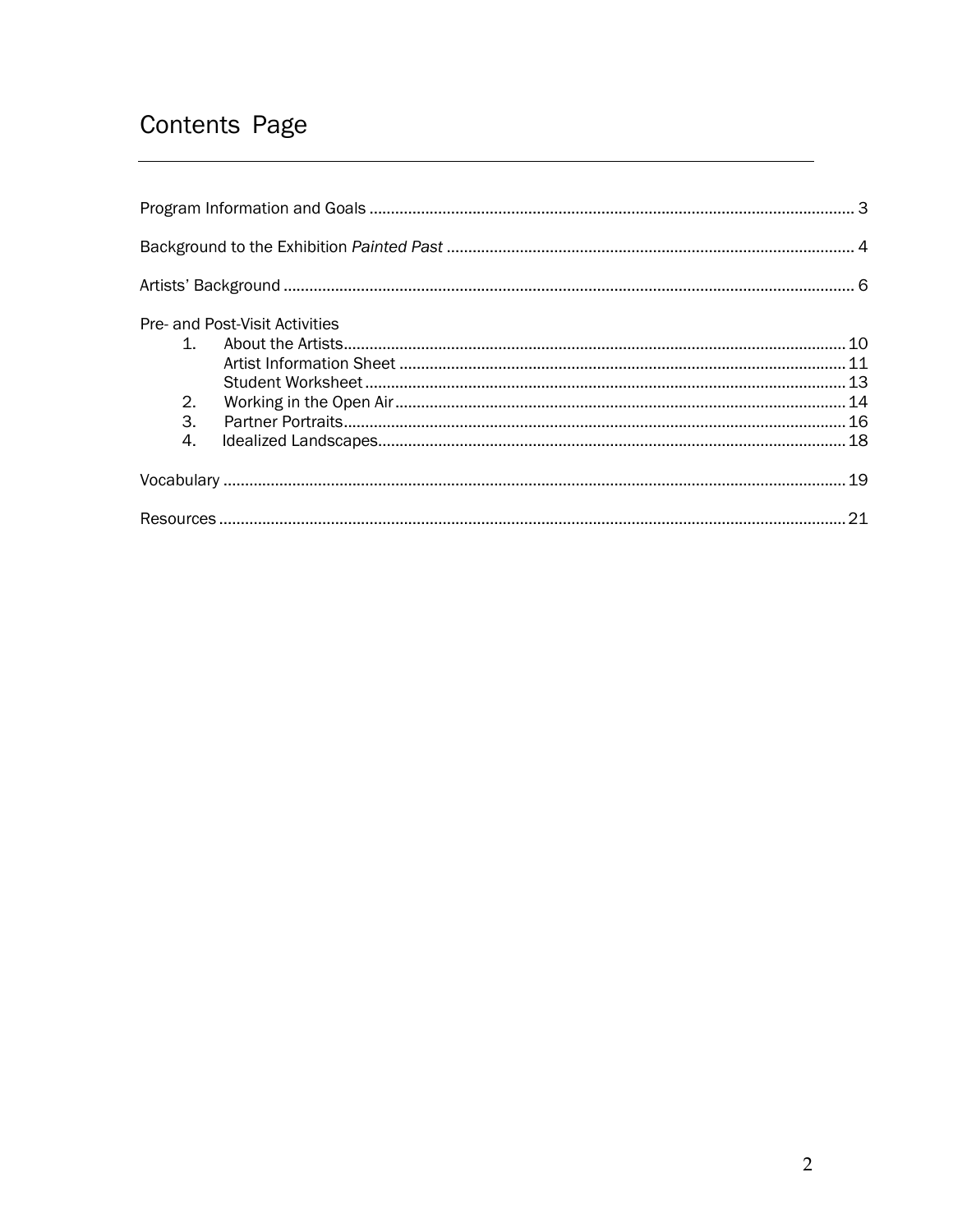# **Vancouver Art Gallery Teacher's Guide for School Programs**

Composed of works from the Gallery's permanent collection, the exhibition *Painted Past: A History of Canadian Painting from the Collection* traces the history of traditional Western painting in Canada from the mid-nineteenth to the late twentieth centuries, through three sections: Landscape, Portraiture and Cityscape. The exhibition is the first survey of historical Canadian painting selected from the Gallery's collection in more than four decades, and features works by prominent artists such as B.C. Binning, Emily Carr and members of the Group of Seven, among other historical and contemporary artists.

### DEAR TEACHER:

This guide will assist you in preparing for your tour of the exhibition *Painted Past: A History of Canadian Painting.* It also provides follow-up activities to facilitate discussion after your Gallery visit. Engaging in the suggested activities before and after your visit will reinforce ideas generated by the tour and build continuity between the Gallery experience and your ongoing work in the classroom. Most activities require few materials and can be adapted easily to the age, grade level and needs of your students. Underlined words in this guide are defined in the Vocabulary section.

The tour of *Painted Past* has three main goals:

- to introduce students to the work of historical and contemporary Canadian artists,
- to consider diverse artistic traditions and disciplines,
- to explore individual artworks within historical, social and cultural contexts.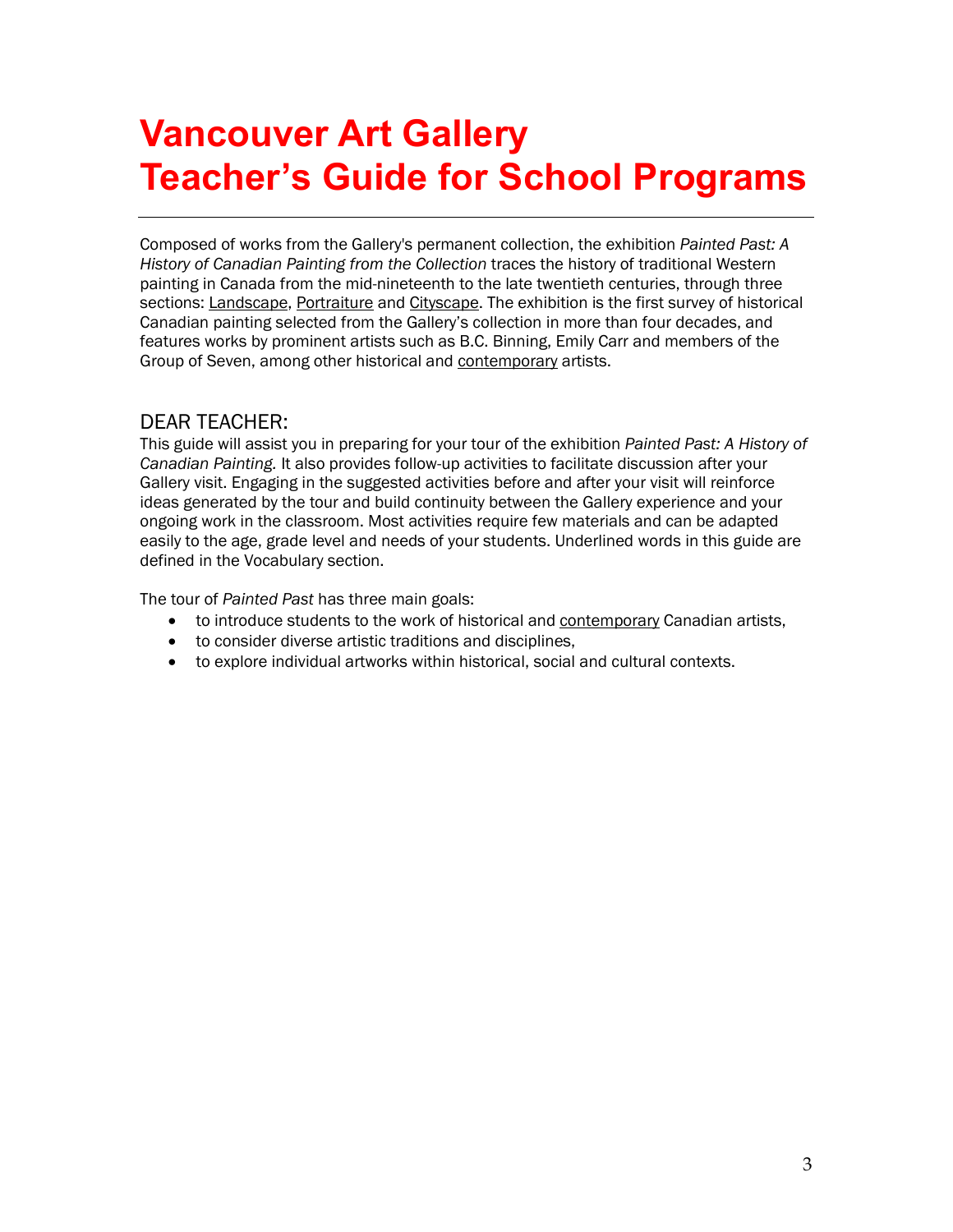The Vancouver Art Gallery has the most important collection of Canadian art in British Columbia. Featuring works from the Gallery's permanent collection, *Painted Past* traces the history of traditional Western painting in Canada over the past century and a half and includes both historical and contemporary Canadian artists. Although this period of painting in Canada initially responded to international artistic trends, its evolution throughout history has included the development of a style distinct to this country. This exhibition demonstrates the enormous range of unique painterly expressions that have, over decades, come to represent our landscape, people and cities.

The exhibition is divided into three sections: Landscape, Portraiture and Cityscape.

### Section 1: The Canadian Landscape

At the end of the nineteenth century, Canadian artists of European descent looked to England and continental Europe for inspiration, early painters having either immigrated to Canada or sought training abroad. As a result, their landscape paintings were rendered in a traditional academic style and were romantic, picturesque depictions that were variations on popular traditions of English, French and Dutch works. Consequently, landscapes of dark colour palettes, atmospheric qualities and Dutch themes dominated Canadian painting.

The assertion of a distinct Canadian style became more important in the early twentieth century. After World War I, artists began to oppose European themes and influence; they sought to create art that would be particular to this nation and its people. In 1920 the Group of Seven exhibited their bold, colourful paintings for the first time, in work that captured the unique character of Canada's wilderness through a direct expression of the spirit of the landscape. By the late 1920s the Group had come to define Canadian art through their paintings, and subsequent generations of landscape artists continued to develop their Modernist directions through their own unique interpretations.

By the 1930s, individual artists such as Lawren Harris were experimenting with abstract forms and indirectly influenced and encouraged the following generation of artists, who went on to explore abstract themes. Following World War II, the Canadian landscape continued to be a subject of interest for many Canadian painters, as they developed a wide range of styles.

### Section 2: Portraiture

Portraiture has been central to Western art for centuries, and was historically popular among the upper echelons of society to show social prestige. This genre first became fashionable in Canada in the 1780s as a growing wealthy class began to show a new interest in collecting paintings. By 1890, almost every Canadian artist aspired to study in Paris, and as a result many produced portraiture in a traditional academic style, creating highly finished naturalistic works that had enormous popular appeal.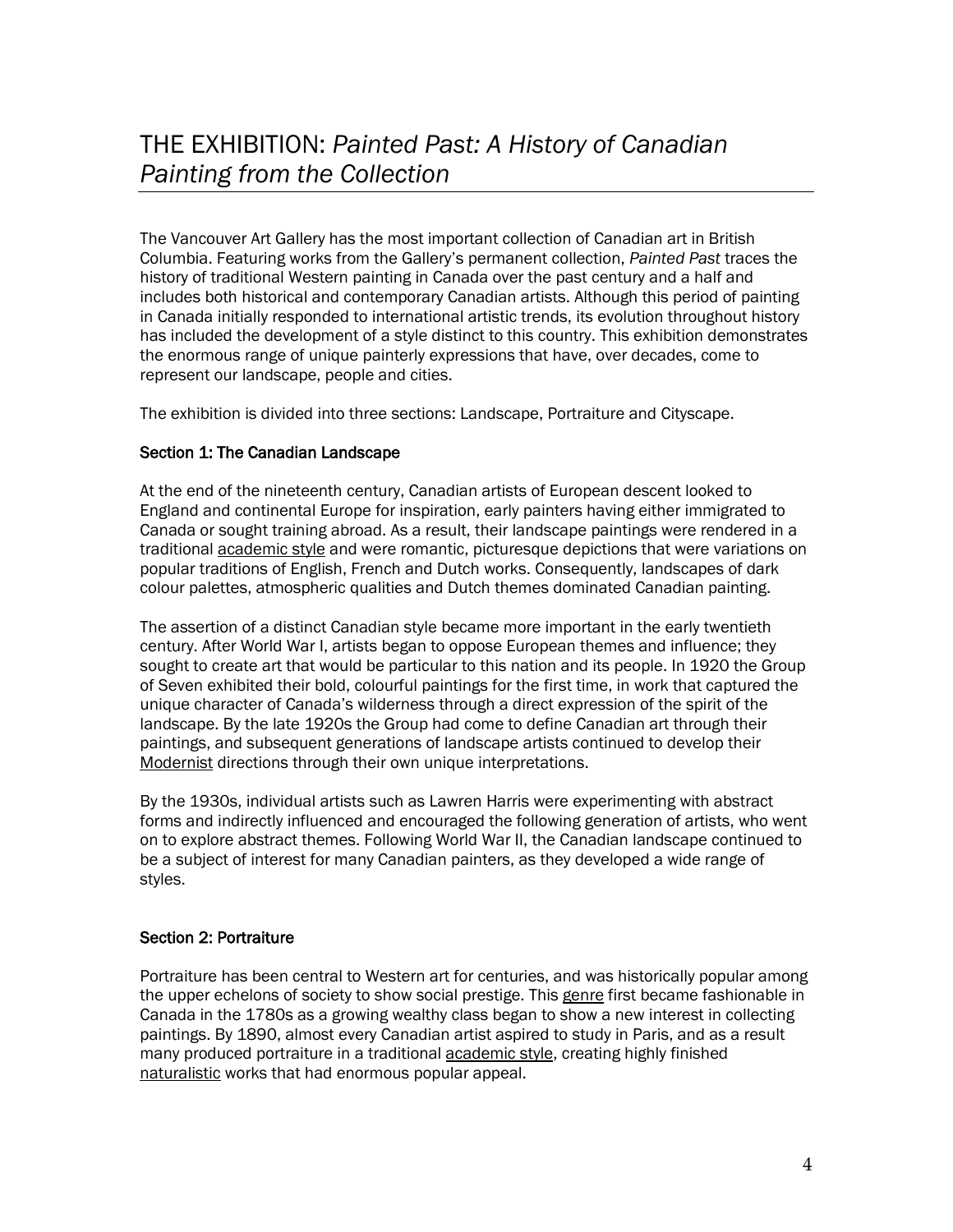Eventually, with the development of a distinctly Canadian style of painting asserted by the Group of Seven and other artists who sought independence from the authority of European painting in the early twentieth century, there would be a clear shift in painterly techniques as portraits were made in a more interpretive style. By the mid-twentieth century, the status of the naturalistic portrait had been undermined as artists challenged the belief that a realistic resemblance to a living model was an appropriate representation of identity, and works moved further toward abstraction. However, portraiture has never disappeared; figurative images of individuals throughout the twentieth century provided an effective way to explore personal identity.

### Section 3: The Cityscape

The subject matter of the cityscape has played a less important role in the history of Canadian art than scenes of the natural environment. Throughout the eighteenth and nineteenth centuries, artists did not distinguish between landscape and cityscape, as both were seen as part of the same artistic tradition. By the turn of the twentieth century, Canada was dramatically expanding in urban development as millions migrated to cities, and settlements flourished along railway routes. Urban scenes were among the earliest scenes painted by Canadian artists at this time. Painters recorded their new physical surroundings in a straightforward way that sometimes seemed idealized to those outside Canada.

Despite their focus on nature, members of the Group of Seven and their contemporaries occasionally produced works based on urban environments in which they lived, adapting their Modernist forms of expression to this subject. The city was of particular interest to Lawren Harris, for example, who produced a number of paintings of Toronto's residential row houses, ordinary subjects that at the time were considered distasteful as art.

Vancouver's abstract painters in the 1950s were particularly interested in the pervasive nature of the surroundings that they lived in and experienced. Jack Shadbolt, whose works were surrealist in style, focused on his responses to colours and points of view derived from memory. Gordon Smith's cityscapes were similarly concerned with re-creating an experience and mood of the environment as he stylized forms into abstract cityscapes.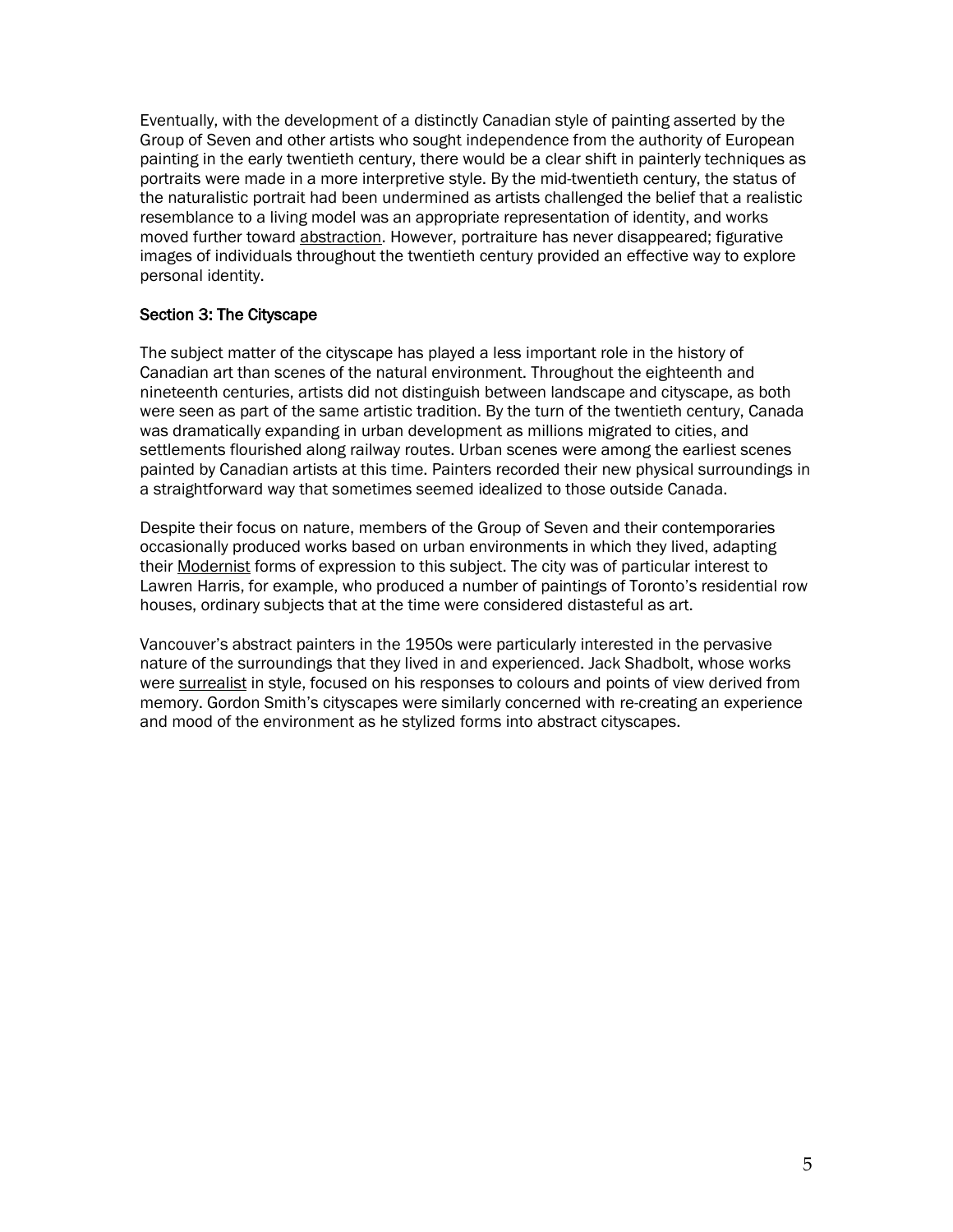### ARTISTS' BACKGROUND

The following background information highlights some of the artists whose may be explored in the school tour.

### B.C. Binning (1909–1976)

B.C. Binning was born in Alberta but lived in Vancouver for most of his life. He had planned on becoming an architect, but during an extended period of illness he began to draw and turned his attention to the study of art instead. After attending the Vancouver School of Art, he travelled with his wife to England and America to pursue his studies in art.

Binning's subject matter was clearly influenced by his passions. He returned to the subject of the sea and marine life repeatedly over the years, even as his work became increasingly abstract. His lyrical compositions, informed by his love of architecture, always retained balance, harmony and order. He used pattern, colour, texture and line in a strongly personal way. His humour and joy are reflected in his unerring sense of colour and design.

### Molly Lamb Bobak (1922–2014)

Born in Vancouver, Molly Lamb Bobak studied at the Vancouver School of Art. She was taught by Jack Shadbolt, who introduced her to the work of Post-Impressionists like Paul Cezanne. Bobak was the first woman to be given the title of official war artist in World War II after joining the army herself in the early 1940s. During this time, she met the artist A.Y. Jackson (a member of the Group of Seven), with whom she had "wonderful talks in his studio about war and peace and painting."

Bobak produced a large body of work, overseas and in Canada, depicting women's work during the war. After the war, Bobak worked in Europe for six months and eventually met her husband, the war artist Bruno Bobak, at a studio in England. Her work as a war artist helped to launch Bobak as a young Canadian artist: she went on to participate in exhibitions at the War Museum in Ottawa and the National Gallery of Canada. She settled in Fredericton, New Brunswick, in 1961. In addition to her disciplined commitment to her own art for more than fifty years, she taught widely and influenced many of the region's artists. Bobak died on March 2, 2014, in Fredericton.

### Emily Carr (1871–1945)

Born in Victoria in 1871, Carr decided as a child that she was going to be an artist. She set herself on a path of learning that took her to California, England and France. On her return to Canada she travelled into the northern parts of British Columbia to paint First Nations subjects and later into the forests of Vancouver Island to capture the landscape. She led an unconventional life for the times, never married, and supported herself through a series of efforts such as raising dogs, running a boarding house, making pottery and giving art lessons. Under-appreciated as an artist, she achieved some measure of success only toward the end of her life, most significantly as a writer. She produced a series of books including *Klee Wyck*, a collection of stories based on her experiences with First Nations people, which won the Governor General's Award for Literature in 1941. She died in Victoria in 1945.

During her time in France, Carr was strongly influenced by the then new styles of Post-Impressionism and Fauvism. She returned to Canada excited about her new-found skills, which included the use of bright colours and broken brushstrokes—for which she was ridiculed and dismissed as a bad artist. Her paintings of First Nations villages in the North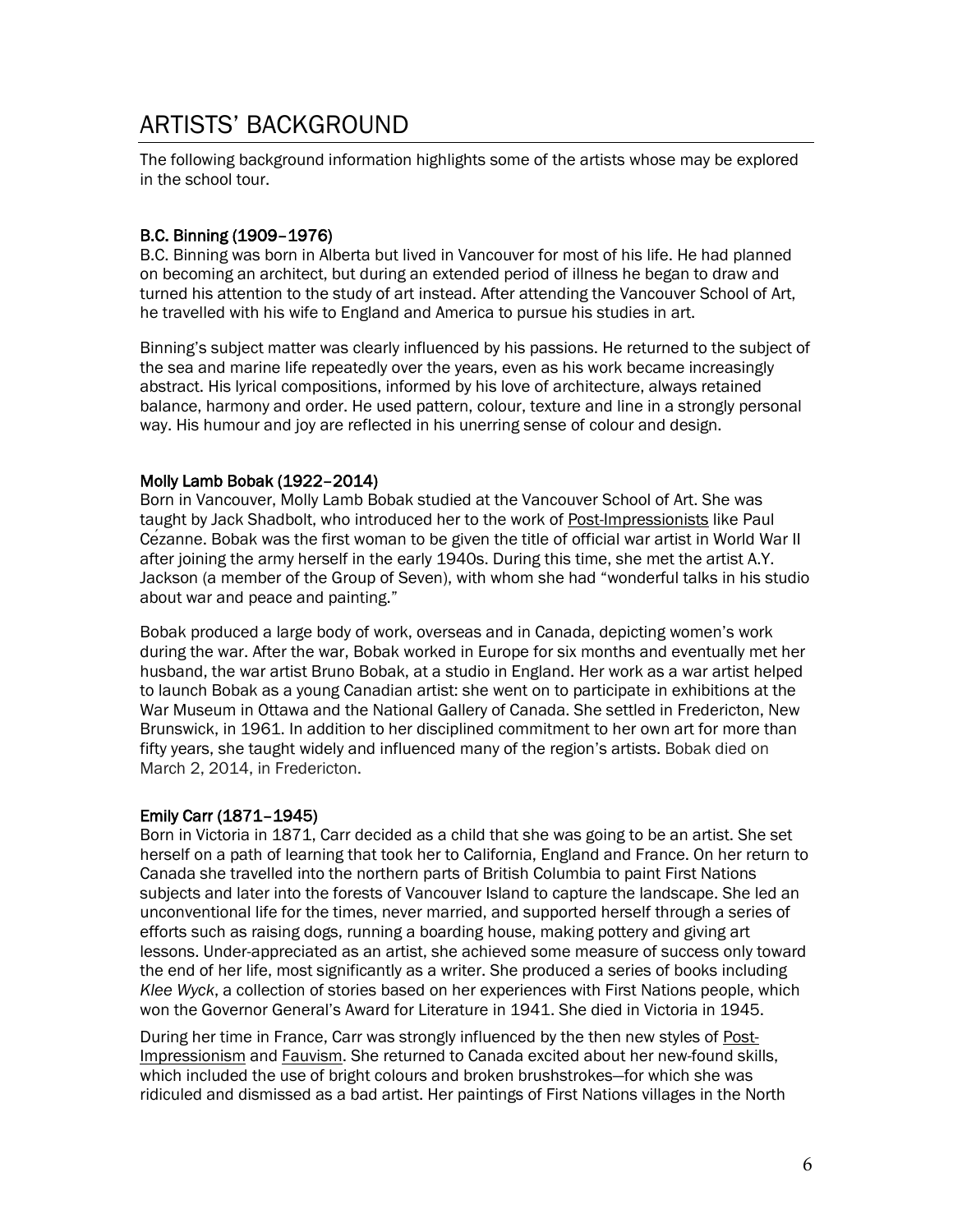were further rejected as not being "true documentary." After a long period of not painting at all, Carr began to paint the forests of British Columbia. These are among her strongest and most forceful works, in which she developed her own Modernist style of rich, layered coloration and increasing abstraction.

### The Group of Seven (1920–1933)

The Group of Seven formed in Toronto in 1920 as a collective of modern artists. The seven founding members were Franklin Carmichael, Lawren Harris, A.Y. Jackson, Francis (Franz) Johnston, Arthur Lismer, J.E.H. MacDonald and F.H. Varley. Tom Thomson, although extremely influential in the Group's direction, died before the group was officially formed.

The Group's stated goal was to form Canada's national school of painters. Although their work follows the trends seen in modern European painting of the time, it sharply contrasted with the more traditional style that marked early Canadian landscape painting. Using the thick, broken brushwork of Post-Impressionism and the vivid, decorative colours of Fauvism, they attempted to express a bold, non-idealized Canadian landscape. The Group's Modernist approach to painting was often dismissed as crude or rough.

The Group—along with other artists of the time—sought to identify Canada with the North and to build a sense of nationalism based on the land itself. Their work has helped frame popular cultural conceptions of the Canadian landscape into the present day.

### Jean Paul Lemieux (1904–1990)

Jean Paul Lemieux was one of the foremost painters of twentieth-century Quebec. He was born in Quebec City, where he also died. Lemieux is particularly recognized for his paintings of the desolate, seemingly infinite spaces of the landscapes and cities of Quebec. Many of his works are permeated with an intense feeling of mystery.

Lemieux studied at the École des beaux-arts de Montréal from 1926 to 1929 and demonstrated a talent for illustration. Upon graduating he spent a year in Paris, where he studied at the Académie de la Grande Chaumière and Académie Colarossi. He returned to the École des beaux-arts in Montreal from 1931 to 1935 to obtain a teaching diploma, then taught at the École des beaux-arts in Quebec City from 1937 to 1967. In the 1930s, Lemieux painted the rocky terrain of Charlevoix County on the Lower St. Lawrence, and in the early 1940s he produced satirical paintings of urban and rural life. In 1955, after a year in France, Lemieux adopted a more formal and conceptual approach to his landscapes, which were often populated by stiff, unmoving figures.

In 1960, works by Lemieux and other Canadian artists represented Canada at the Venice Biennale. Lemieux received several awards for his works, including the Louis-Philippe Hébert Prize in 1971 and the Molson Prize for Canada Council for the Arts in 1974. He was also a member of the Royal Canadian Academy. In 1997 he was made a Grand Officer of the National Order of Quebec.

### Alfred Pellan (1906–1988)

An important figure in twentieth-century Quebec painting, Alfred Pellan was born in Quebec City in 1906. From the age of fourteen until his graduation in 1926 he studied at the École des beaux-arts de Québec. The same year, he became the first recipient of a fine arts scholarship from the Quebec government, which allowed him to study at the École nationale supérieure des beaux-arts de Paris. He stayed in Paris until 1940, completing his artistic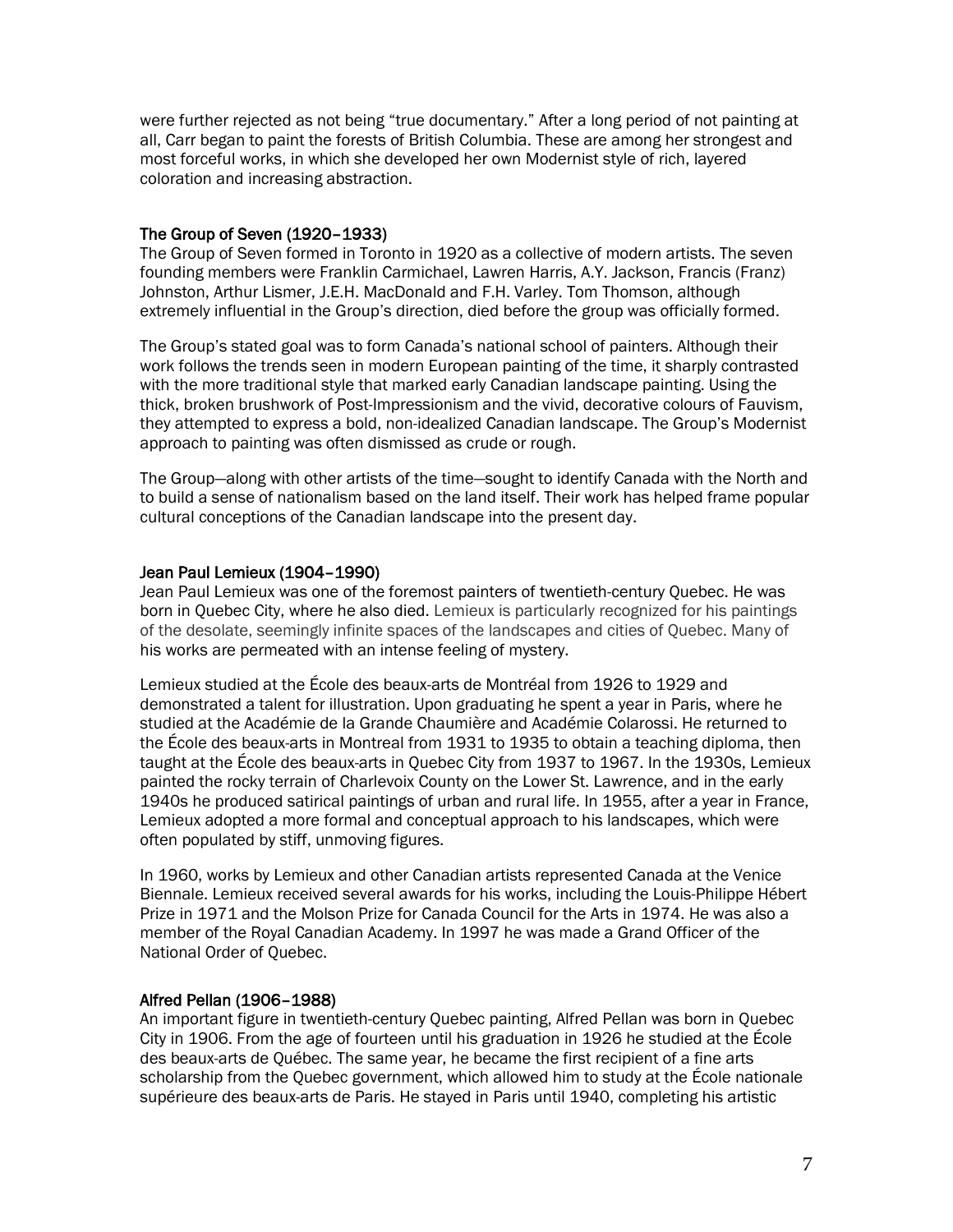education, then moved to Montreal. From 1943 to 1952, Pellan taught at the École des beaux-arts in Montréal. His promotion of free thinking and expression in his teaching put him at odds with the more conservative director of the school. This resulted in Pellan's temporary resignation in 1945.

From 1952 to 1955, he lived in Paris on a bursary from the Royal Society of Canada. There he became the first Quebecer, and Canadian, to hold a solo exhibition at the Musée National d'Art Moderne in Paris. Pellan was prolific and produced a variety of works. His early canvases show a Fauvist influence in the use of bold, bright colours. From the 1940s on, his works became closer in style to cubism and surrealism; then they branched out into their own unique style.

Pellan received a great number of prizes and distinctions, including four honorary doctorates. In 1967 he was made a Companion of the Order of Canada. He was awarded the Paul-Émile Borduas prize in 1984 and made an Officer of the National Order of Quebec in 1985. Over the years he participated in more than one hundred collective exhibitions abroad, strengthening his international reputation. Alfred Pellan died in Laval, Quebec, in 1988.

#### Jack Shadbolt (1909–1998)

Jack Shadbolt moved from England to Canada as a young child and responded enthusiastically to the natural setting of British Columbia. A prolific artist, he exhibited his work frequently, often surprising his followers by taking unexpected new directions in his work.

Shadbolt studied art in Vancouver, learning from many of the important artists of the time. Passionate about art education, he taught many generations of students at Kitsilano High School, the Vancouver School of Art and the University of British Columbia. Shadbolt met Emily Carr, who in his words "overwhelmed" him as a young artist. He continued to be deeply affected by her art for much of his artistic career.

Over his lifetime, Shadbolt used many diverse media, working with charcoal, oil, watercolour, print, acrylic, ink and collage. He created single images as well as multiple panels and largescale murals and tapestries. He wrote and published three books containing his art and his writings. With his wife, Doris Shadbolt (Emily Carr's foremost scholar and biographer), he travelled widely and was enormously inspired as an artist by these journeys. His work has been exhibited nationally and internationally, from Tokyo to Mexico to the Guggenheim in New York. He won numerous major international art awards, represented Canada in the 1956 Venice Biennale and was awarded the Order of Canada.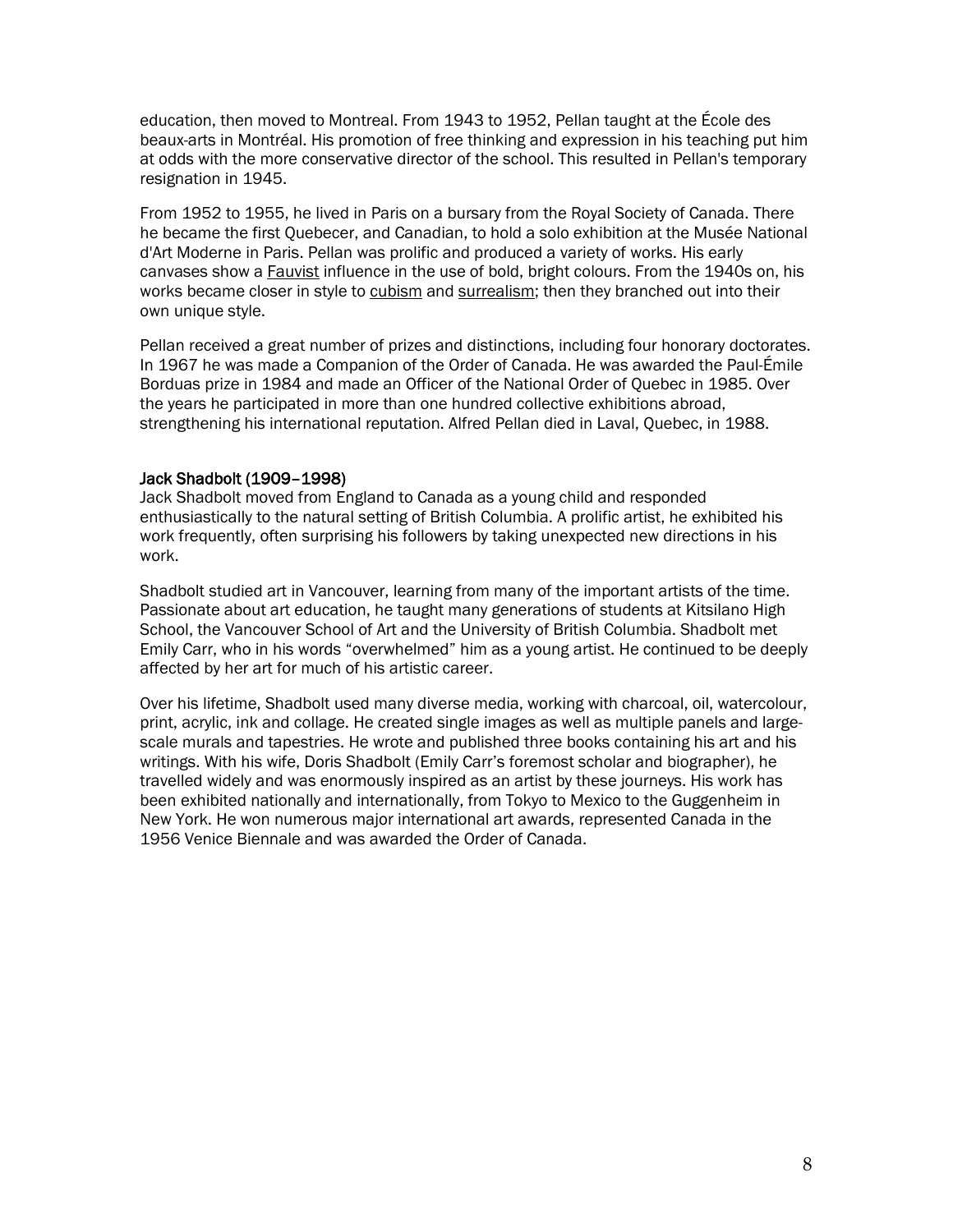### PRE-VISIT ACTIVITY: About the Artists (Intermediate and secondary students)

### Objective:

Students read, research and share information about some of the artists represented in *Painted Past.*

### Materials:

- writing materials
- □ Internet. Some useful websites: [www.artcyclopedia.com](http://www.artcyclopedia.com/) [www.wikipedia.com](http://www.wikipedia.com/) [www.artandculture.com](http://www.artandculture.com/) [www.ccca.ca/artists/\[name](http://www.ccca.ca/artists/%5bname) of artist]
- Artist Information Sheet (pages 11–12) and Student Worksheet (page 13)

### Process:

- 1. Divide the students into eight groups. Cut up the Artist Information Sheet (pages 11– 12) and assign one artist to each group.
- 2. Give each student a copy of the Student Worksheet (page 13) and ask them to transfer the information about their artist to the appropriate box.
- 3. Have students figure out what they need to know to complete the section on their artist, and search the Internet, either at home or at school. Older students can find more information; younger students, just the basics.
- 4. Ask each group to find/copy/sketch a piece of work by each artist on a separate piece of paper. Do not label with the artist's name or any other information.
- 5. Have each group present the information on their artist while the rest of the class adds the information to their worksheets.
- 6. After the presentations, lay out the images, and have the class guess which image is by which artist.

### Conclusion:

Discuss:

- What were some of the most interesting things that students learned or discovered?
- Which artists and/or kinds of artwork made students curious about seeing the actual work in the exhibition?
- Are there any artists, ways of working or ideas that the students would like to find out more about?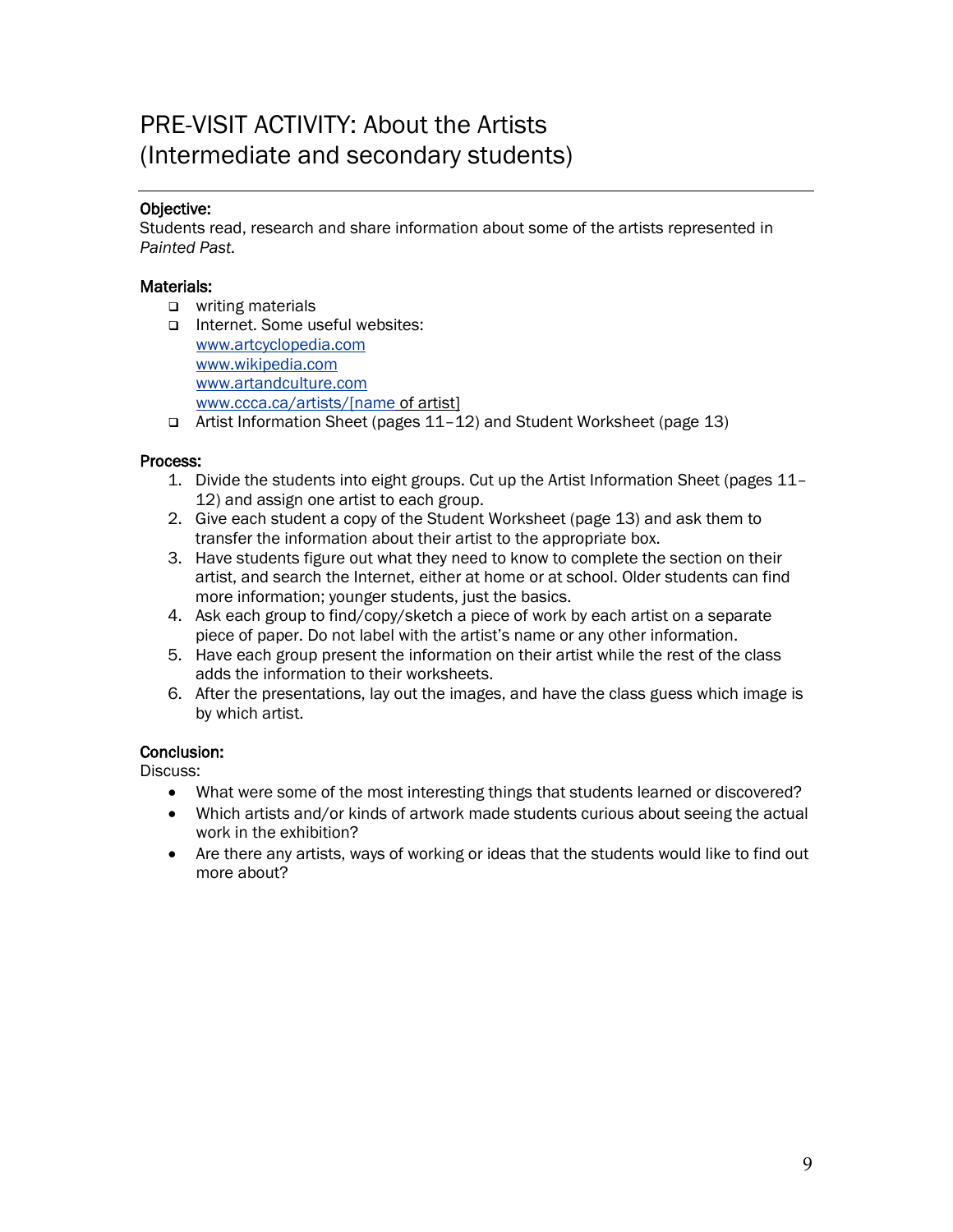### Artist Information Sheet

### B.C. Binning

- Born in Alberta, but lived in Vancouver most of his life
- Planned on becoming an architect, but began to draw during an extended illness
- Attended Vancouver School of Art
- Travelled to England and America to study art
- His work influenced by his interest in sea and marine life as well as architecture
- Worked in an abstract style

### Molly Lamb Bobak

- Born in Vancouver, died in Fredericton, New Brunswick
- Studied at the Vancouver School of Art
- Was taught by Jack Shadbolt, who introduced her to the work of Post-Impressionists
- Was the first woman to be given the title of official war artist in World War II
- Most widely recognized for her depictions of crowds of people and her work from World War II

### Emily Carr

- Born and died in Victoria, British Columbia
- Studied art in San Francisco, England and France, travelled through British Columbia visiting First Nations villages
- Lived mostly alone, kept lots of animals
- Wrote many books toward the end of her life, which were well received
- Painted First Nations villages and totem poles, and forest landscapes
- Sketched outdoors using thinned oil paint on paper, made final paintings in her studio using oil paint on canvas

### Group of Seven

- Group of Toronto-based Canadian painters devoted to landscape painting and the creation of a national Canadian style
- Members included Franklin Carmichael, Lawren Harris, A.Y. Jackson, Francis (Franz) Johnston, Arthur Lismer, J.E.H. MacDonald and F.H. Varley
- Active from 1920 to 1933
- Used bolder painting style, heightened use of colour and visible brushstrokes

### Jean-Paul Lemieux

- Born and died in Quebec City
- Known for his desolate landscapes, unmoving figures and intense feeling of mystery in his works
- Studied in Montreal and Paris
- Represented Canada in the Venice Biennale in 1960
- Was made an officer of the National Order of Quebec in 1997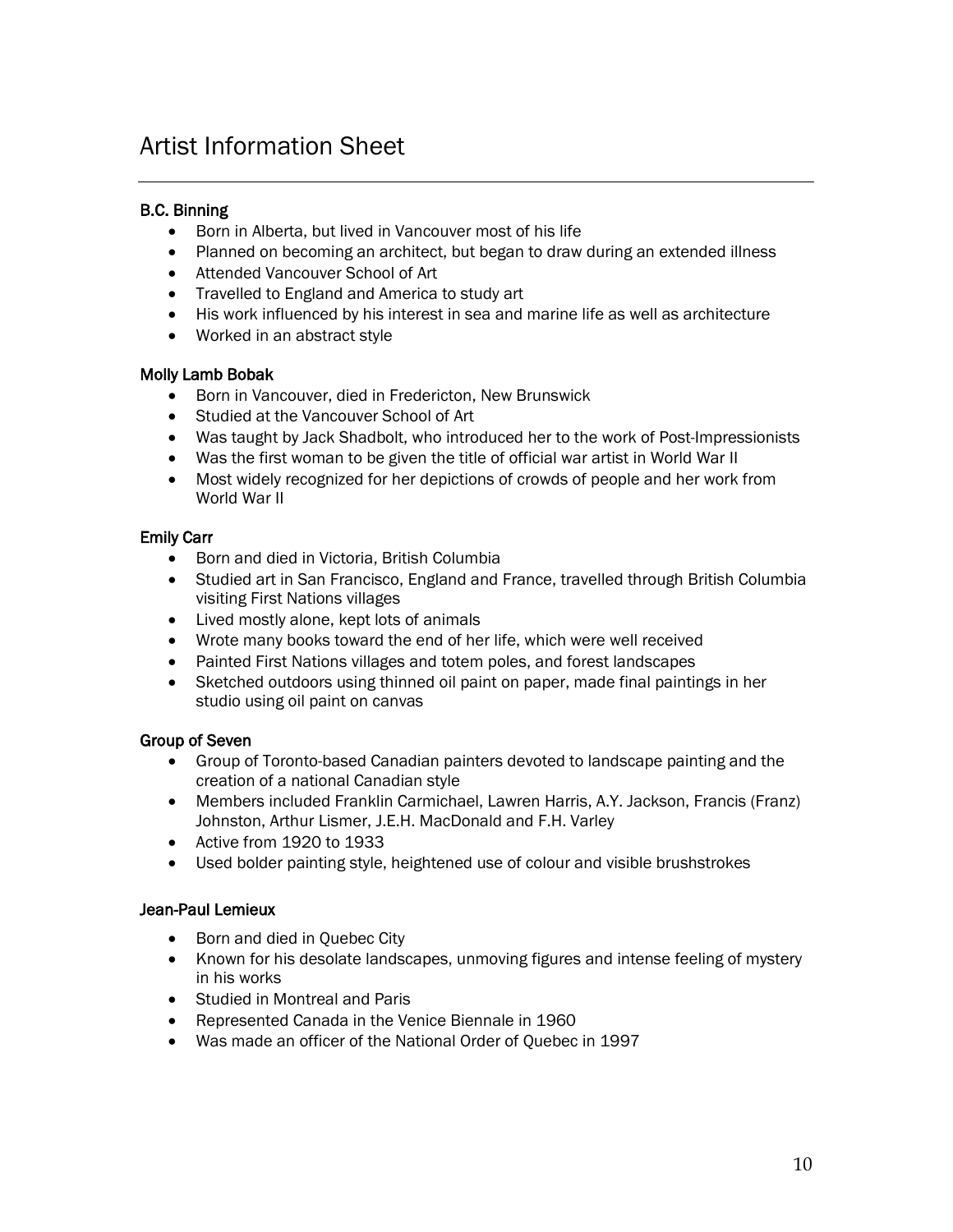### Alfred Pellan

- Born in Quebec City and died in Laval, Quebec
- Studied in Quebec and Paris
- Was the first Canadian to exhibit at the Musée National d'Art Moderne in Paris
- Was influenced by modern art movements that included bold colours, dream-like qualities and varied viewpoints, but eventually found his own style
- Received many prizes and was made an officer of the National Order of Quebec

### Jack Shadbolt

- Born in England, died in Vancouver
- Passionate about teaching, prolific as an artist, exhibited frequently
- Travelled extensively both to study art in Europe and to experience life abroad as an artist
- Experimented with many different artistic styles, techniques and materials
- Worked mostly in his studio, sometimes outdoors
- Wrote and published three books, which were well received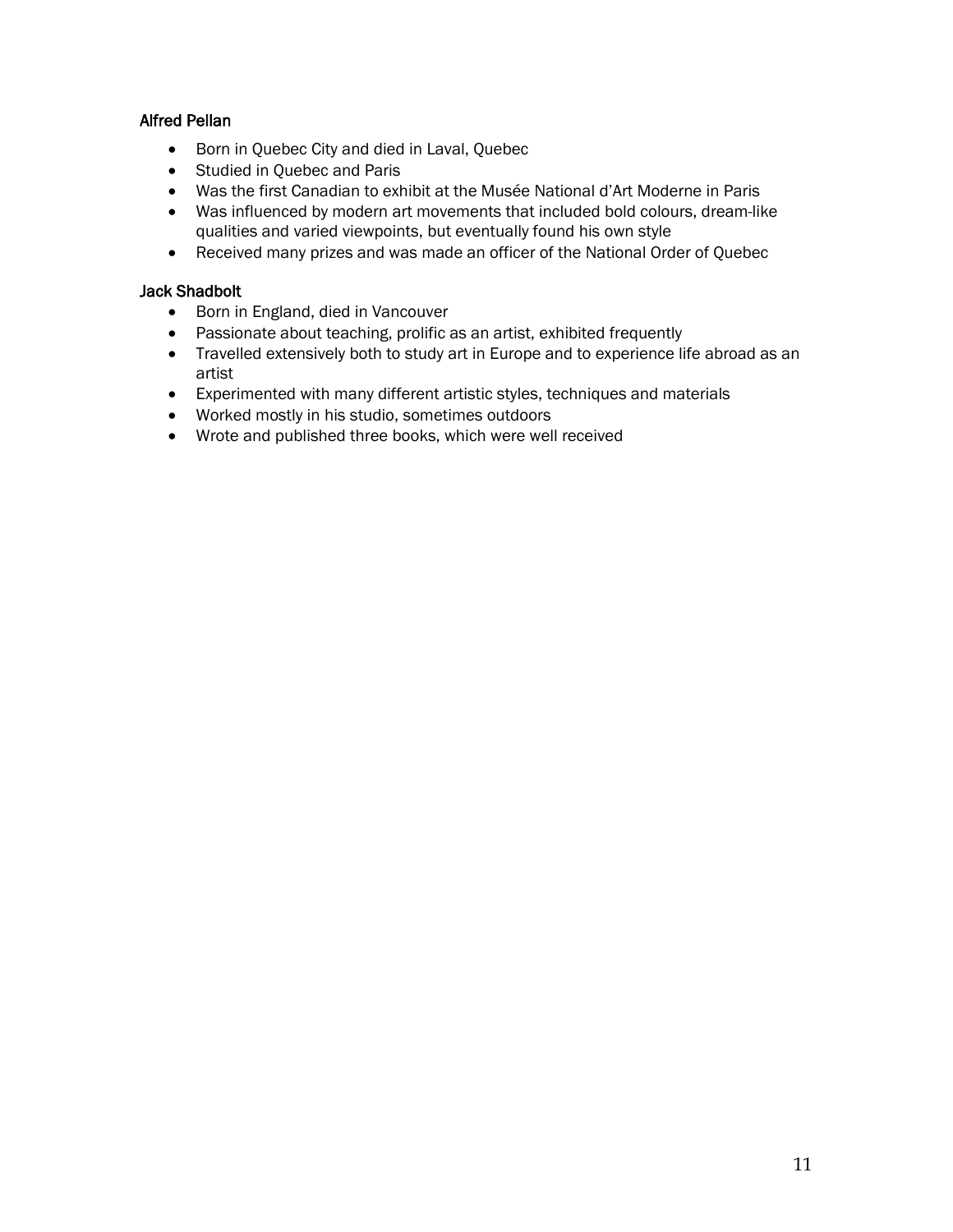## Student Worksheet

|                            | Personal<br>Information | Type of Art | Known for | An Artwork |
|----------------------------|-------------------------|-------------|-----------|------------|
| B.C. Binning               |                         |             |           |            |
| Molly Lamb<br><b>Bobak</b> |                         |             |           |            |
| <b>Emily Carr</b>          |                         |             |           |            |
| Group of Seven             |                         |             |           |            |
| Jean Paul<br>Lemieux       |                         |             |           |            |
| Alfred Pellan              |                         |             |           |            |
| <b>Jack Shadbolt</b>       |                         |             |           |            |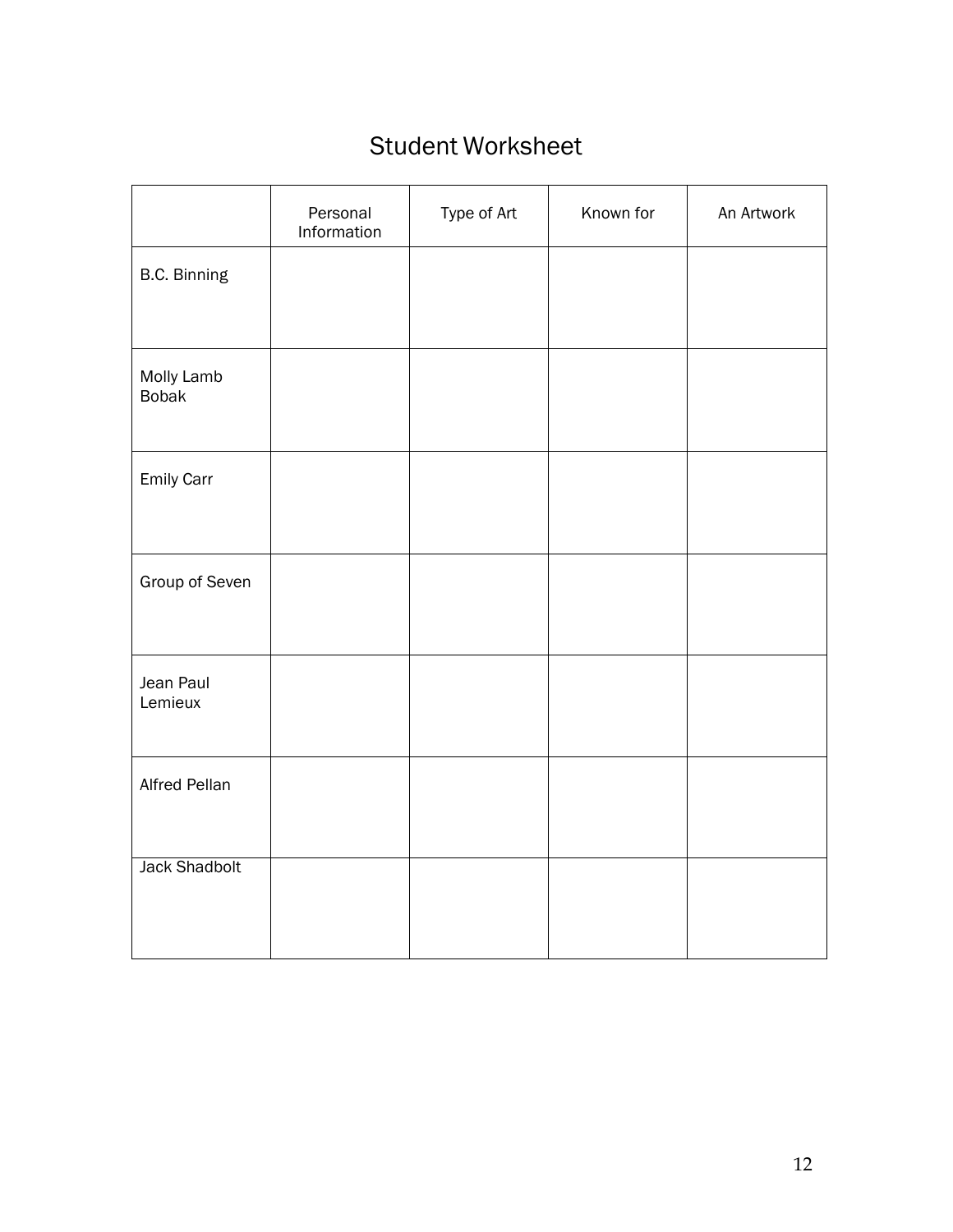## PRE-VISIT ACTIVITY: Working in the Open Air (all levels)

### Objective:

Students are introduced to the artist's process of working by sketching outdoors and then, back in the classroom, creating a painting based on the sketch.

### Discussion:

Emily Carr—and many of the artists represented in this exhibition—often created sketches for their landscapes out in nature, where they could study the colours and textures of the trees, foliage, lakes and sky, and observe the way light, wind and weather affected their subjects. Artists such as Emily Carr and members of the Group of Seven began sketching in charcoal, pen, pencil or paint, and did the final work later, back in the studio. There they would make oil paintings based on—but not exactly the same as—their sketches.

Emily Carr wrote the following passage in her book *Growing Pains*:

"Outdoor study was as different from studio study as eating is from drinking. Indoors we munched and chewed our subjects. Fingertips roamed objects feeling for bumps and depressions. We tested textures, observed contours. Sketching outdoors was a fluid process, half looking, half dreaming, awaiting invitation from the spirit of the subject to 'come, meet me half way.' Outdoor sketching was as much longing as labour. Atmosphere, space cannot be touched, bullied like the vegetables of still life or like the plaster casts. These space things asked to be felt not with fingertips but with one's whole self."

### Materials:

For Part 1:

- □ drawing pads, or clipboards and sheets of paper
- coloured pencils, crayons or pastels

For Part 2:

- thicker paper for painting
- paint—preferably tempera or acrylic, but any available paint will work
- paintbrushes

#### Process:

Part 1:

- 1. Discuss Carr's two-step approach to her painting, and tell the students they are going to go outdoors and make a colour sketch as a precursor to a painting. Read them the above excerpt from *Growing Pains*.
- 2. Choose an outdoor area with some greenery and one or more trees. Have the students decide on a starting perspective; for example:

close up, with tree trunk or branches filling the page, from a distance, including grass, trees and sky, looking up, including the top of the tree and an expanse of sky, a single tree.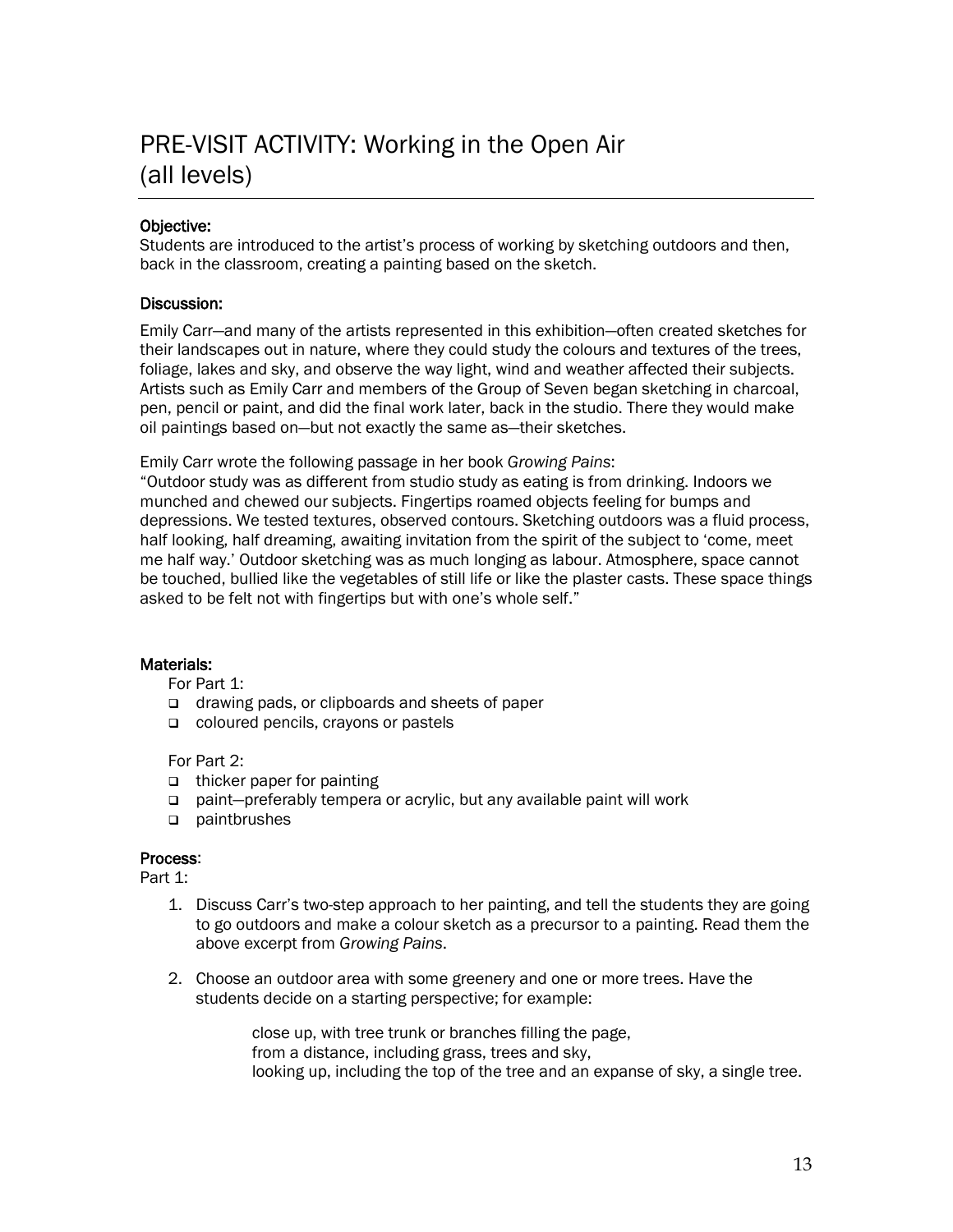- 3. Have them look closely at the greens and yellows of the leaves, the browns and greys of the trunk and branches, and the blues and greys of the sky. Remind them that landscape painters like Carr didn't use just one colour, but mixed and blended colours and shades to create rich, dense surfaces.
- 4. Have the students make a few colour sketches from different perspectives or angles, from close up and far away. Encourage them to fill the page with quick detail—broad strokes of colours, lines and shapes that include all the elements in their line of vision.

### Part 2:

- 1. Back in the classroom, within a week after making the sketches, have the students look at their sketches and choose the one they would most like to make a painting from. What parts of their sketch do they want to leave in? What parts would they like to change? Does the composition feel balanced, or are there some areas they would like to add something to or remove something from? Would they like to combine elements from two drawings?
- 2. Have the students set up workspaces at their tables, where they can see their sketches and have access to paper, paint and brushes.
- 3. Have them paint their landscapes, encouraging them to fill the page, layering on and blending colours as they work.

### Conclusion:

- Display the students' work: painting alongside sketch.
- Have them look at the work and talk about the similarities and differences in materials, locations, colours and composition.
- Discuss the process, how easy or hard it was to create the work, the differences between making the sketch and creating the painting.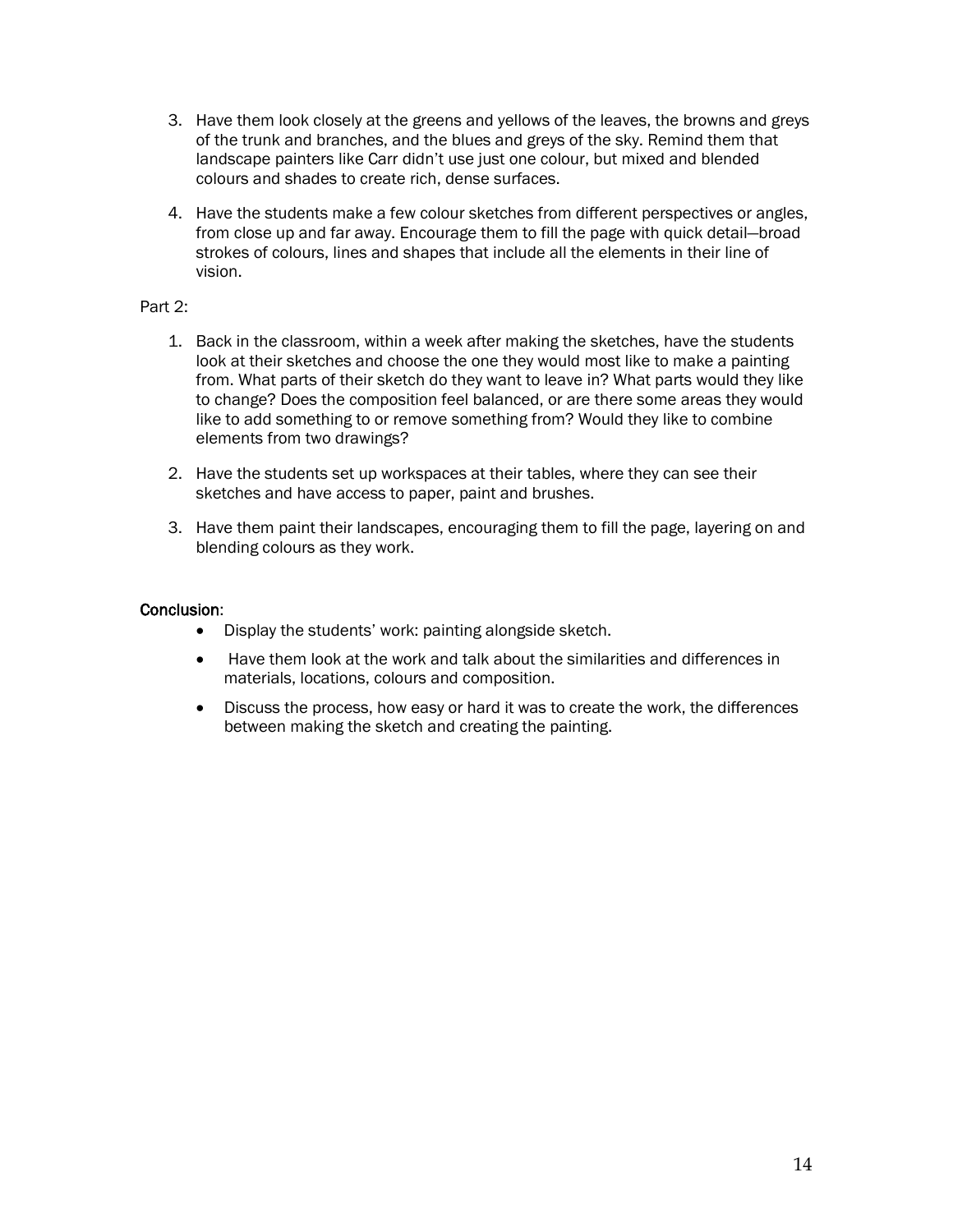### PRE- or POST-VISIT ACTIVITY: Partner Portraits (all levels)

### Objective:

Students create two portraits of a classmate, while exploring realism and abstraction.

### Discussion:

Portrait painting has been an artistic tradition for centuries. It became popular in Canada in the late eighteenth century in response to socio-economic progress. Initially, Canadian artists produced portraits in a traditional, highly naturalistic style common to Europe. Over time, however, and with the advent of a distinctly Canadian style of painting, artists moved toward abstraction and created their own unique styles of portraiture.

### Materials:

- large (5x8) plain index cards (2 per student)
- variety of coloured pencils, markers and crayons

### Process:

- 1. Discuss portraiture with the students. What is a portrait? Why do portraits exist? What kinds of portraits have they seen before? Do all portraits look realistic?
- 2. Discuss realism vs. abstraction.
- 3. Discuss drawing the face. Oval head, ears in the middle, hairline from one ear to the other, eyes where the ears are in the middle, then nose halfway between the eyes and chin, and lips halfway between the nose and chin.
- 4. Have students work with partners, sitting across from each other at a table or at their desks.
- 5. Have each student make two portraits of their partner.

Portrait 1:

- This portrait will be realistic. Students should use skin tones and appropriate colours for hair and eyes, and fill the entire page. Portrait 2:
- This portrait will be abstract. Students may only use one colour, or two complementary colours.
- Encourage students to simplify shapes and create an abstract background with lines, dots or a fun design of their choice.
- 6. Display the portraits. See example display of monochromatic portraits on following page.

### Conclusion:

Discuss:

- How do the realistic and abstract portraits differ?
- Do portraits need to be realistic? Why or why not?
- Which portrait did the students enjoy more? Why?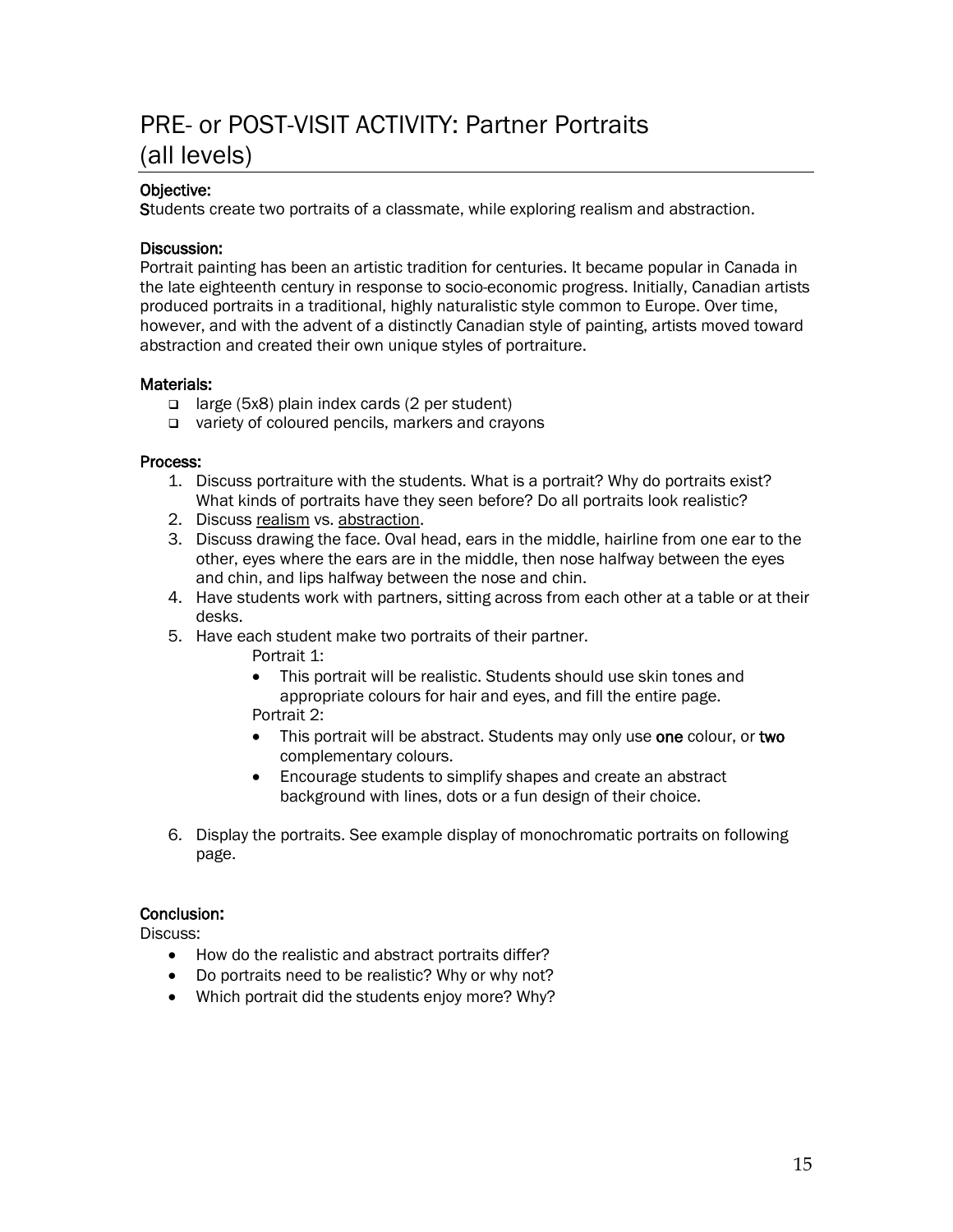

http://elementaryartfun.blogspot.ca



http://elementaryartfun.blogspot.ca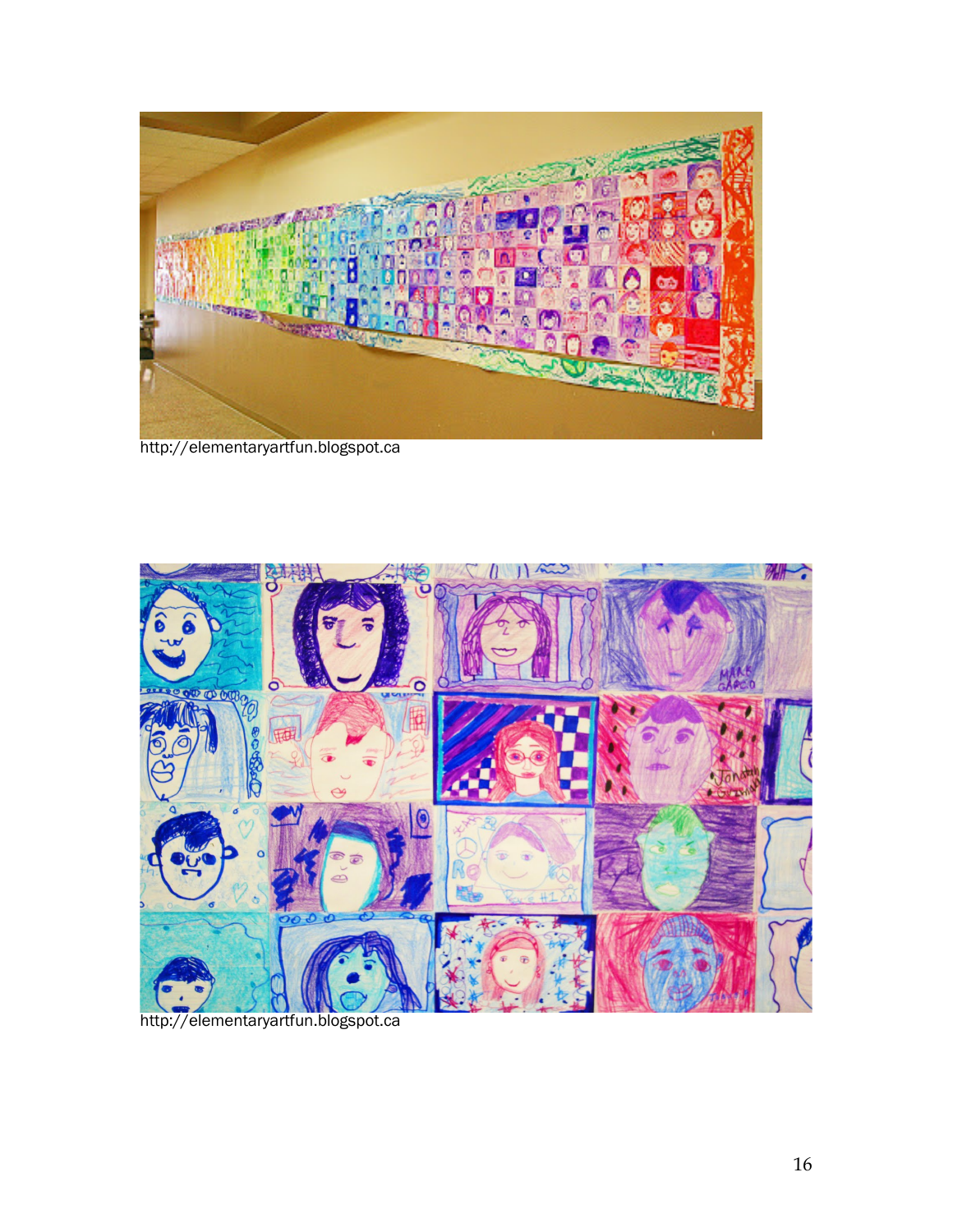### PRE- or POST-VISIT ACTIVITY: Idealized Landscapes (all levels)

### Objective:

Students choose an area in their school grounds and create a painting representing an idealized version of their chosen scene.

### Discussion:

Throughout the nineteenth and into the first years of the twentieth century, Canadian painters were strongly influenced by European artistic traditions. As a result, landscape paintings were romanticized and showed idealized and picturesque versions of the land. This continued until the early twentieth century when Canadian painters found a distinct visual language and style unique to Canada. Homer Ransford Watson (1855–1936), whose work is featured in the exhibition, is said to be *"the man who first saw Canada as Canada, rather than as dreamy blurred pastiches of European painting."*

### Materials:

- sketch paper, pencils and clipboards
- thicker paper for painting (preferably watercolour paper) and soft drawing pencils
- □ watercolour paints or watercolour pencils

### Process:

- 1. Ask students to think about their school. If they were to create an image to represent the most attractive feature on the school grounds, what would it be? How would they show what they like best about the school grounds to someone who has never seen it? What would they put in the image? What would they leave out?
- 2. Have students go out to the feature that they like best and do a sketch. Have them leave out parts of their chosen scene or add to it to produce an idealized image of their school. (If it is not convenient to go outside, students can bypass this step and work from memory.)
- 3. Have students work from their sketches to create a final painting on the thicker paper with watercolours.
- 4. Display the paintings.

### Conclusion:

Discuss:

- How have students idealized their chosen area of the school grounds?
- How do the works differ from reality?
- Should specific places always be shown to look realistic in artwork? Why or why not?
- Discuss the question of truth and representation. How do we know an image is an accurate reflection of reality? Does it matter? Never, sometimes or always?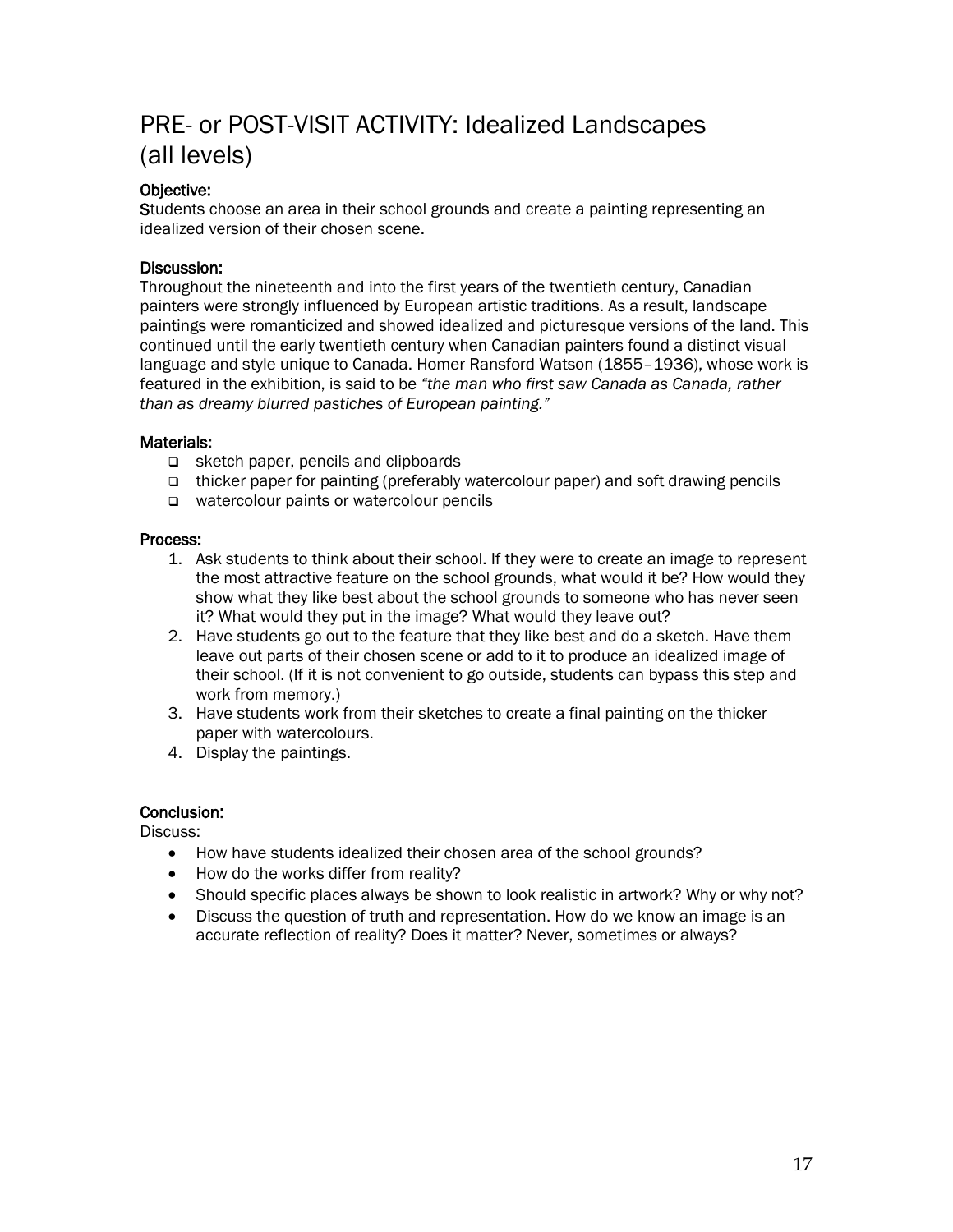### VOCABULARY

abstract/abstraction: a style of art that can be thought of in two ways:

- a) the artist begins with a recognizable subject and alters, distorts, manipulates or simplifies elements of it;
- b) the artist creates purely abstract forms that are unrecognizable and have no direct reference to external reality (also called non-representational art)

academic art: a style of [painting](http://en.wikipedia.org/wiki/Painting) and [sculpture](http://en.wikipedia.org/wiki/Sculpture) produced under the influence of European [academies of art.](http://en.wikipedia.org/wiki/Academies_of_art) Specifically, academic art consists of the art and artists influenced by the standards of the Frenc[h Académie des beaux-arts,](http://en.wikipedia.org/wiki/Acad%C3%A9mie_des_Beaux-Arts) which practised under the movements of [Neoclassicism](http://en.wikipedia.org/wiki/Neoclassicism) and [Romanticism.](http://en.wikipedia.org/wiki/Romanticism)

cityscape: an artistic representation, such as a [painting,](http://en.wikipedia.org/wiki/Painting) [drawing,](http://en.wikipedia.org/wiki/Drawing) [print](http://en.wikipedia.org/wiki/Publishing) or [photograph,](http://en.wikipedia.org/wiki/Photograph) of the physical aspects of a [city](http://en.wikipedia.org/wiki/City) or urban area.

contemporary: created in the last thirty years. Most contemporary artists are living artists.

cubism: an early-twentieth-century [avant-garde](http://en.wikipedia.org/wiki/Avant-garde) [art movement](http://en.wikipedia.org/wiki/Art_movement) pioneered by [Georges Braque](http://en.wikipedia.org/wiki/Georges_Braque) and [Pablo Picasso.](http://en.wikipedia.org/wiki/Pablo_Picasso) In cubist artwork, objects are analyzed, broken up and reassembled in an abstracted form—instead of depicting objects from one viewpoint, the artist depicts the subject from a multitude of viewpoints to represent the subject in a greater context.

Fauvism: the style of *les Fauves* [\(French](http://en.wikipedia.org/wiki/French_language) for "the wild beasts"), a loose group of early twentieth-century [Modern artists](http://en.wikipedia.org/wiki/Modern_art) whose works emphasized [painterly](http://en.wikipedia.org/wiki/Painterly) qualities and strong colour over the [representational](http://en.wikipedia.org/wiki/Representation_(arts)) or [realistic](http://en.wikipedia.org/wiki/Realism_(visual_arts)) values retained by [Impressionism.](http://en.wikipedia.org/wiki/Impressionism)

genre: a category of artistic composition, as in music or literature, characterized by similarities in form, style or subject matter.

landscape: artwork in which the subject is a view of the exterior physical world. Traditionally, landscapes have been paintings or drawings depicting natural scenes and are often concerned with light, space and setting.

Modern/Modernist: a historical period of art practice—from 1850 to 1970—during which approaches to art embraced new ideas in science, political thought and many other areas. The Modernists rejected the restrictions of past art traditions and stressed innovation over all other values.

naturalism: the [depiction](http://simple.wiktionary.org/wiki/depiction) of [realistic](http://simple.wiktionary.org/wiki/realistic) objects in a natural setting, a type of art that pays attention to very precise accurate details.

portraiture: a [genre](http://en.wikipedia.org/wiki/Hierarchy_of_genres) in [painting](http://en.wikipedia.org/wiki/Painting) whose intent is to depict the visual appearance of the subject, usually a human subject.

Post-Impressionism: a genre of painting that grew directly out of Impressionism, but rejected its limitations. Artists continued to use vivid colours, thick paint and real-life subject matter, but were more inclined to emphasize geometric forms, to distort form for expressive effect and to use unnatural or arbitrary colour.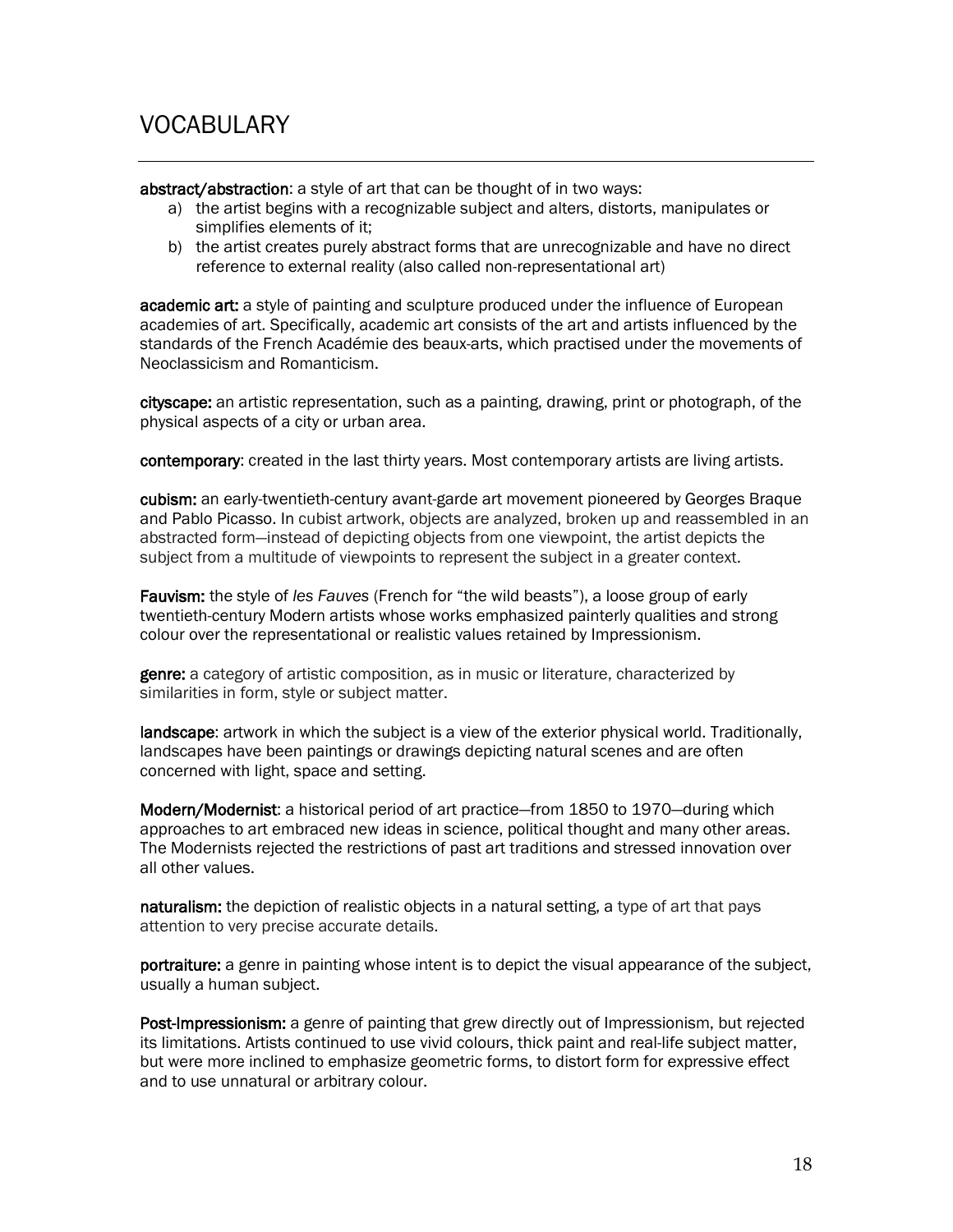surrealism: [cultural movement](http://en.wikipedia.org/wiki/Cultural_movement) that began in the early 1920s, best known for its visual artworks and writings. Artists painted unnerving, illogical scenes with photographic precision, created strange creatures from everyday objects and developed painting techniques that allowed the unconscious to express itself and/or an idea or concept.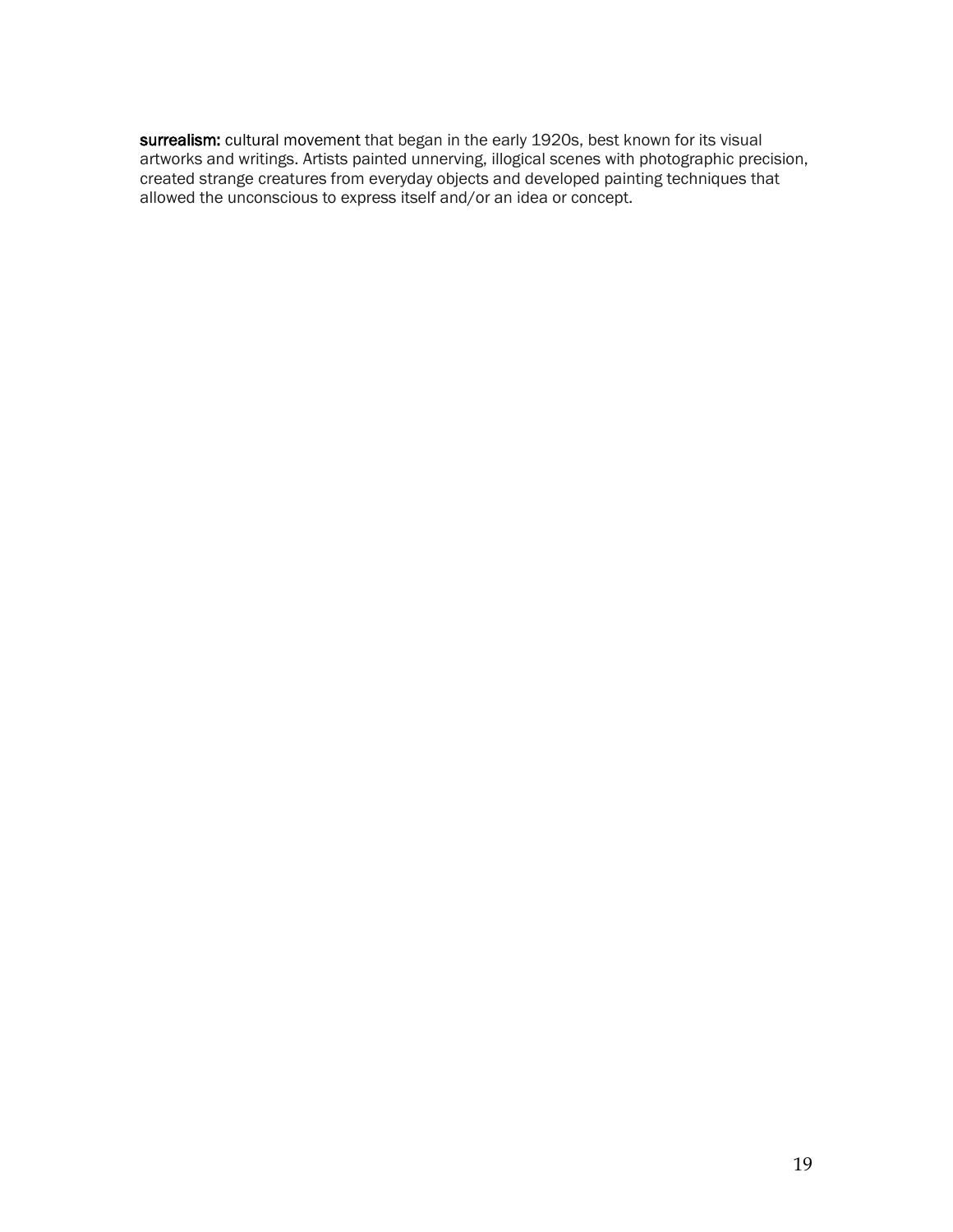### **RESOURCES**

#### Print:

Bennett, Bryan, and Constance P. Hall. *Discovering Canadian Art, Learning the Language*. Toronto: Prentice-Hall Canada, 1984.

Carr, Emily. *Beloved Land: The World of Emily Carr*. Vancouver: Douglas & McIntyre, 1996. Hill, Lamoureux, Thom, et al. *Emily Carr: New Perspectives on a Canadian Icon*. Vancouver:

Douglas & McIntyre/National Gallery of Canada/Vancouver Art Gallery, 2006. Murray, Joan. *Canadian Art in the Twentieth Century*. Toronto: Dundurn Press, 1998. Rhodes, Richard. *A First Book of Canadian Art.* Toronto: Owl Books, 2001.

Thom, Ian. *Art BC: Masterworks from British Columbia*. Vancouver: Vancouver Art Gallery/Douglas & McIntyre, 2001.

### Online:

[www.artcyclopedia.com](http://www.artcyclopedia.com/) [http://elementaryartfun.blogspot.ca](http://elementaryartfun.blogspot.ca/) [www.gallery.ca](http://www.gallery.ca/) [http://www.guildegraphique.com](http://www.guildegraphique.com/) [www.wikipedia.com](http://www.wikipedia.com/) <http://cwahi.concordia.ca/> [www.cybermuse.gallery.ca](http://www.cybermuse.gallery.ca/)